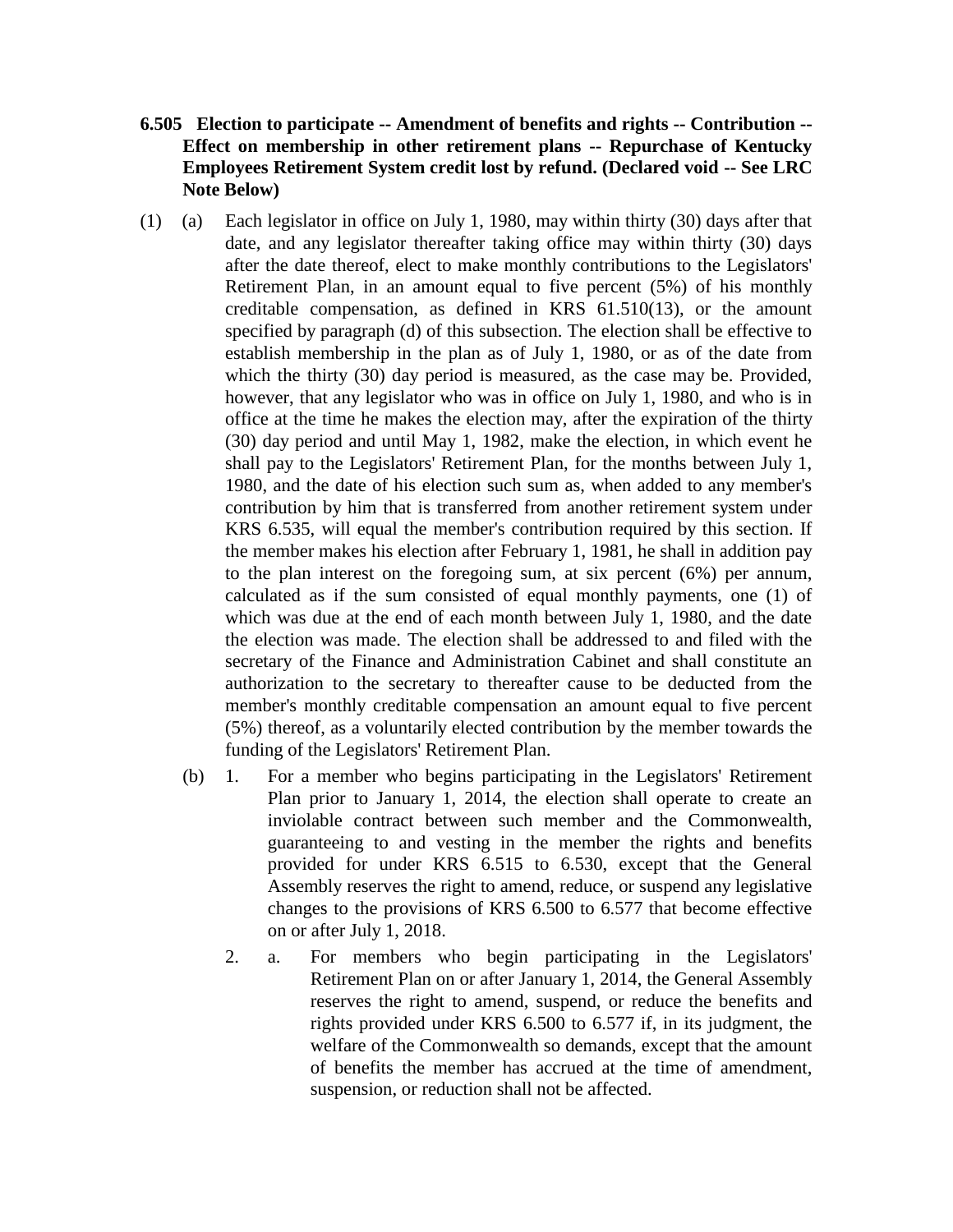- b. For purposes of this subparagraph, the amount of benefits the member has accrued at the time of amendment, suspension, or reduction shall be limited to the accumulated account balance the member has accrued at the time of amendment, suspension, or reduction.
- c. The provisions of this subsection shall not be construed to limit the General Assembly's authority to change any other benefit or right specified by KRS 6.500 to 6.577, for members who begin participating in the Legislators' Retirement Plan on or after January 1, 2014, except the benefits specified by subparagraph 2.b. of this paragraph.
- 3. The provisions of this paragraph shall not be construed to limit the General Assembly's authority to amend, reduce, or suspend the benefits and rights of members of the Legislators' Retirement Plan as provided by KRS 6.500 to 6.577 that the General Assembly had the authority to amend, reduce, or suspend, prior to July 1, 2013.
- (c) An election once made under this section either to participate or not to participate in the Legislators' Retirement Plan, shall be considered to apply to all future service as a legislator except as provided by KRS 21.374 or 21.385(3), whether in the same or a different office as a legislator, and whether or not it is in successive terms.
- (d) Notwithstanding the provisions of this subsection:
	- 1. A legislator who becomes a member of the Legislators' Retirement Plan on or after September 1, 2008, but prior to January 1, 2014, shall make monthly contributions to the Legislators' Retirement Plan in an amount equal to six percent (6%) of his monthly creditable compensation, as defined in KRS 61.510(13);
	- 2. A legislator who becomes a member of the Legislators' Retirement Plan on or after January 1, 2014, shall make monthly contributions to the Legislators' Retirement Plan in an amount equal to six percent (6%) of his or her monthly creditable compensation, as defined in KRS 61.510(13), of which:
		- a. Five percent (5%) of his or her monthly creditable compensation, as defined in KRS 61.510(13), shall be used to provide funding for benefits provided under KRS 21.402; and
		- b. One percent (1%) of his or her monthly creditable compensation, as defined in KRS 61.510(13), shall be used exclusively to help fund retiree health benefits as provided by KRS 6.577 and shall not be refunded to the member if the member withdraws his or her accumulated account balance as provided by KRS 21.460. The amounts deducted under this subdivision shall be credited to an account established pursuant to 26 U.S.C. sec. 401(h), within the fund established by KRS 6.530.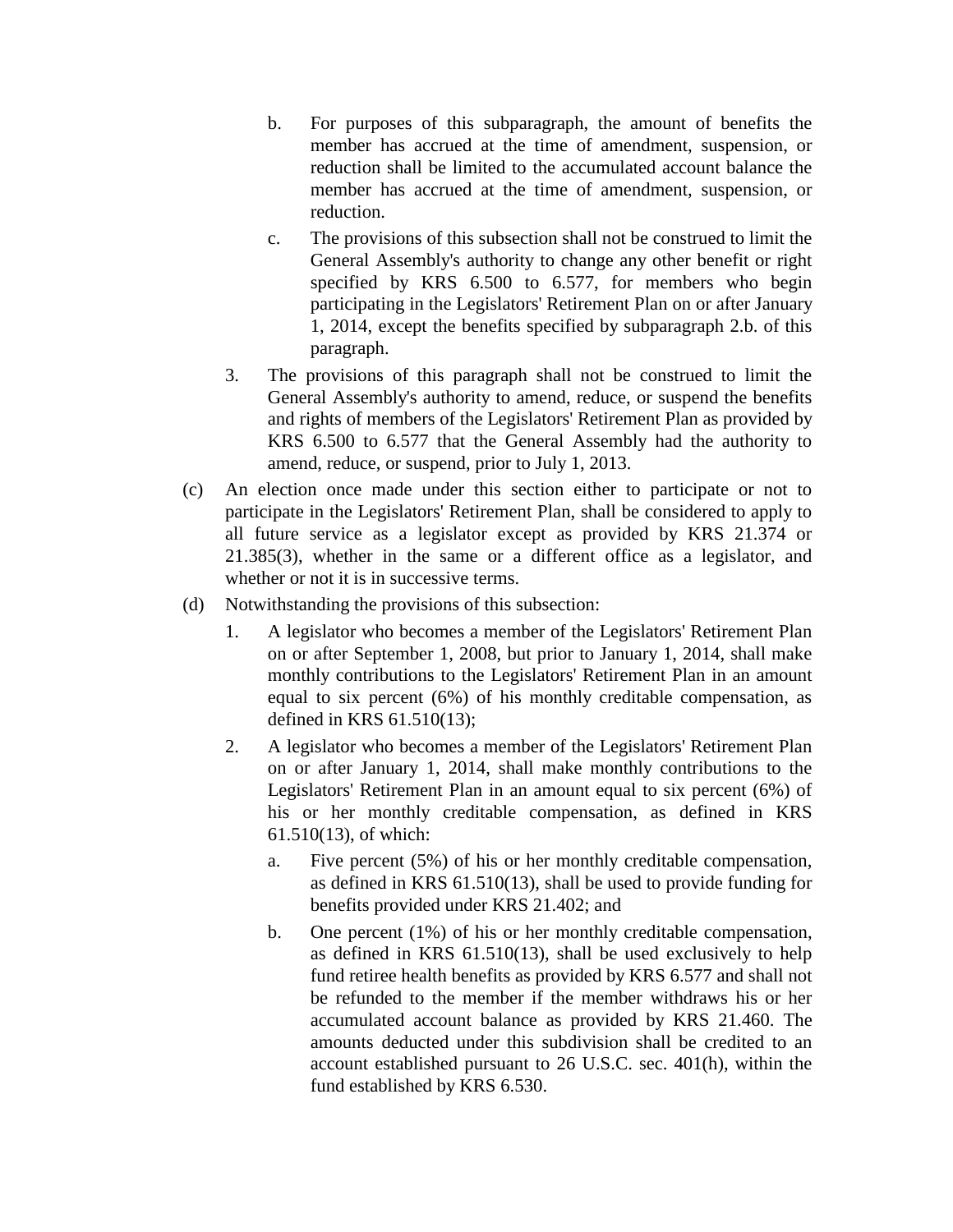- (2) A legislator entitled to elect membership in the retirement system who failed to elect membership within thirty (30) days after taking office may elect membership not later than August 31, 2005. An election, upon being made pursuant to this section, shall operate to create an inviolable contract between the member entitled to elect membership under this subsection and the Commonwealth, guaranteeing to and vesting in the member the rights and benefits provided for under the terms and conditions of KRS 6.500 to 6.577, except that the General Assembly reserves the right to amend, reduce, or suspend any legislative changes to the provisions of KRS 6.500 to 6.577 that become effective on or after July 1, 2018.
- (3) When any legislator makes a delayed election of membership in the Legislators' Retirement Plan under subsection (2) of this section, his active membership in the Kentucky Employees Retirement System shall terminate, as of the date his membership in the Legislators' Retirement Plan becomes effective, and any credit in the Kentucky Employees Retirement System, earned for service as a legislator, which he then has or which he subsequently regains while being an active member of the Legislators' Retirement Plan, shall be transferred to and counted as service credit in the Legislators' Retirement Plan, and shall no longer constitute credit in the Kentucky Employees Retirement System, except for the purpose of validating any other credit in that system if the member pays the difference, if any, between the amount transferred from the Kentucky Employees Retirement System and the actuarial value of the transferred service. However, any credit he then has in the Kentucky Employees Retirement System, earned for service in any capacity other than a legislator, shall not be affected. No person may attain credit in more than one (1) of the retirement plans or systems mentioned in this section for the same period of service. When credit is transferred from the Kentucky Employees Retirement System to the Legislators' Retirement Plan, the Kentucky Employees Retirement System shall transfer to the Legislators' Retirement Fund an amount equal to the employee's and employer's contributions attributable to that credit, together with interest on the contributions from the date made to the date of transfer at the actuarially assumed interest rate of the Kentucky Employees Retirement System in effect at the time the contributions were made, compounded annually at that same interest rate.
- (4) The state shall, solely for the purpose of compliance with Section 414(h) of the United States Internal Revenue Code, pick up the employee contributions required by this section for all compensation earned after August 1, 1982, and the contributions so picked up shall be treated as employer contributions in determining tax treatment under the United States Internal Revenue Code and KRS 141.010. The picked-up employee contribution shall satisfy all obligations to the retirement system satisfied prior to August 1, 1982, by the employee contribution, and the picked-up employee contribution shall be in lieu of an employee contribution. The state shall pay these picked-up employee contributions from the same source of funds which is used to pay earnings to the employee. The employee shall have no option to receive the contributed amounts directly instead of having them paid by the employer to the system. Employee contributions picked up after August 1, 1982, shall be treated for all purposes of KRS 6.500 to 6.535 in the same manner and to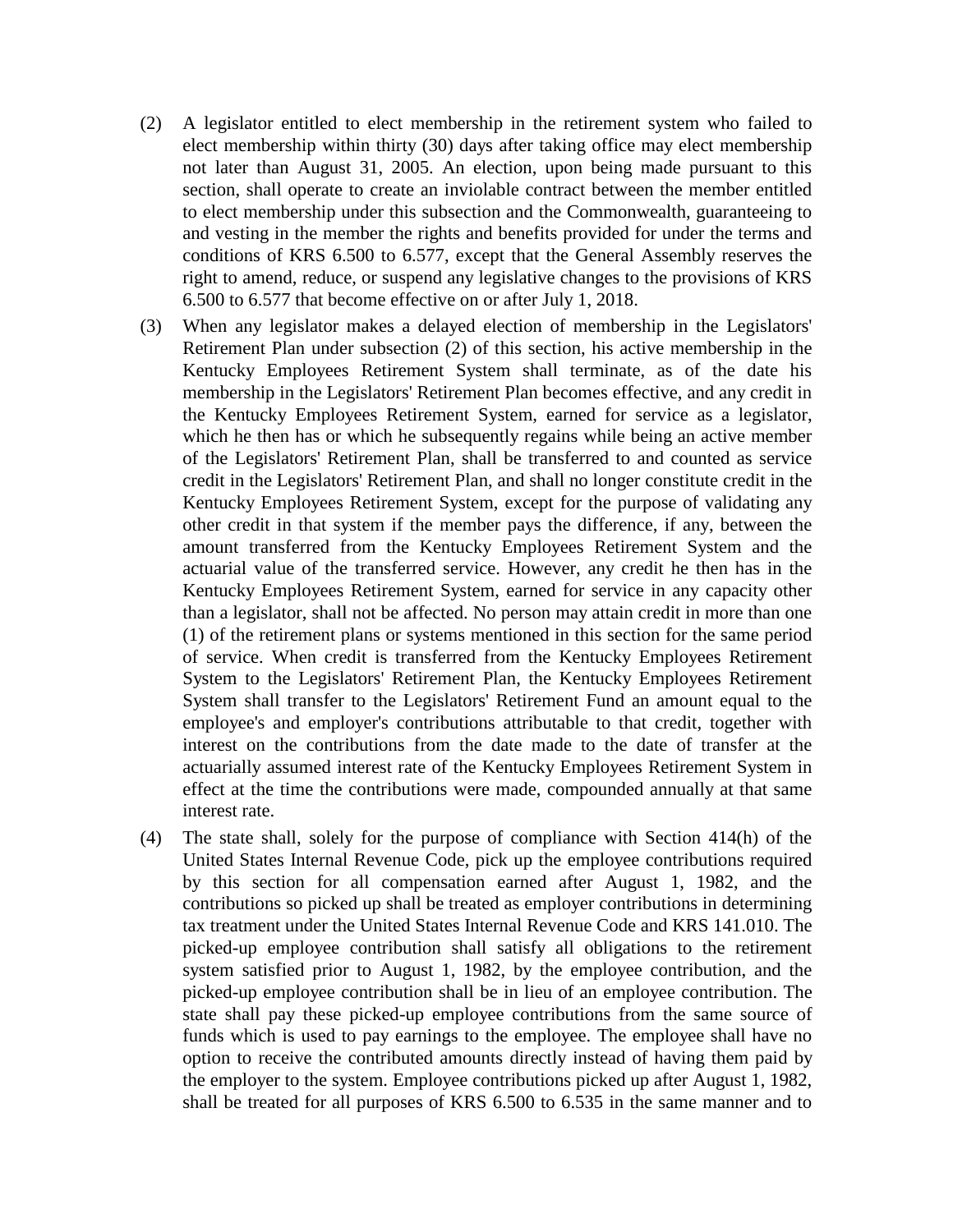the same extent as employee contributions made prior to August 1, 1982.

- (5) When any legislator elects membership in the Legislators' Retirement Plan in accordance with this section, his active membership in the Kentucky Employees Retirement System, State Police Retirement System, County Employees Retirement System, or Teachers' Retirement System shall terminate, as of the date his membership in the Legislators' Retirement Plan becomes effective, and any credit in such other system or systems, earned for service as a legislator, which he then has or which he subsequently regains while being an active member of the Legislators' Retirement Plan, shall be transferred to and counted as service credit in the Legislators' Retirement Plan, and shall no longer constitute credit in such other retirement system except for the purpose of validating any other credit in that system. However, any credit he then has in such other retirement system, earned for service in any capacity other than a legislator, shall not be affected. No person may attain credit in more than one (1) of the retirement plans or systems mentioned in this section, for the same period of service.
- (6) A member of the Legislators' Retirement Plan who would be entitled, under KRS 61.552, to repurchase credit in the Kentucky Employees Retirement System, for previous service as a legislator, which credit had been lost by refund of contributions, may pay the amount required by KRS 61.552 directly to the Legislators' Retirement Plan and thereby obtain credit in that plan for such service, rather than making payment to the Kentucky Employees Retirement System for credit which would be transferred to the Legislators' Retirement Plan. In such event, the Kentucky Employees Retirement System shall transfer to the Legislators' Retirement Plan an amount equal to the employer's contributions that originally were made to the Kentucky Employees Retirement System for the regained service credit, with interest as provided in KRS 6.535. Six (6) months' current service shall be required in the Legislators' Retirement Plan in order for the repurchased credit to remain in force, the same as provided in KRS 61.552. Service purchased under this subsection on or after January 1, 2014, shall not be used to determine the member's participation date in the Legislators' Retirement Plan.

**Effective:** July 14, 2018

- **History:** Amended 2018 Ky. Acts ch. 107, sec. 1, effective July 14, 2018; ch. 171, sec. 63, effective April 14, 2018; and ch. 207, sec. 63, effective April 27, 2018. -- Amended 2014 Ky. Acts ch. 71, sec. 3, effective July 15, 2014. -- Amended 2013 Ky. Acts ch. 120, sec. 13, effective July 1, 2013. -- Amended 2008 (1st Extra. Sess.) Ky. Acts ch. 1, sec. 3, effective June 27, 2008. -- Amended 2005 Ky. Acts ch. 86, sec. 2, effective June 20, 2005. -- Amended 1990 Ky. Acts ch. 476, Pt. VII D, sec. 640, effective April 11, 1990. -- Amended 1984 Ky. Acts ch. 111, sec. 10, effective July 13, 1984. -- Amended 1982 Ky. Acts ch. 166, sec. 6, effective July 15, 1982; and ch. 458, sec. 4, effective April 15, 1982. -- Created 1980 Ky. Acts ch. 407, sec. 13, effective July 1, 1980.
- **Legislative Research Commission Note** (7/14/2018). This statute was amended by 2018 Ky. Acts chs. 107, 171, and 207, which do not appear to be in conflict and have been codified together.
- **Legislative Research Commission Note** (12/13/2018). On December 13, 2018, the Kentucky Supreme Court ruled that the passage of 2018 SB 151 (2018 Ky. Acts ch. 107), did not comply with the three-readings rule of Kentucky Constitution Section